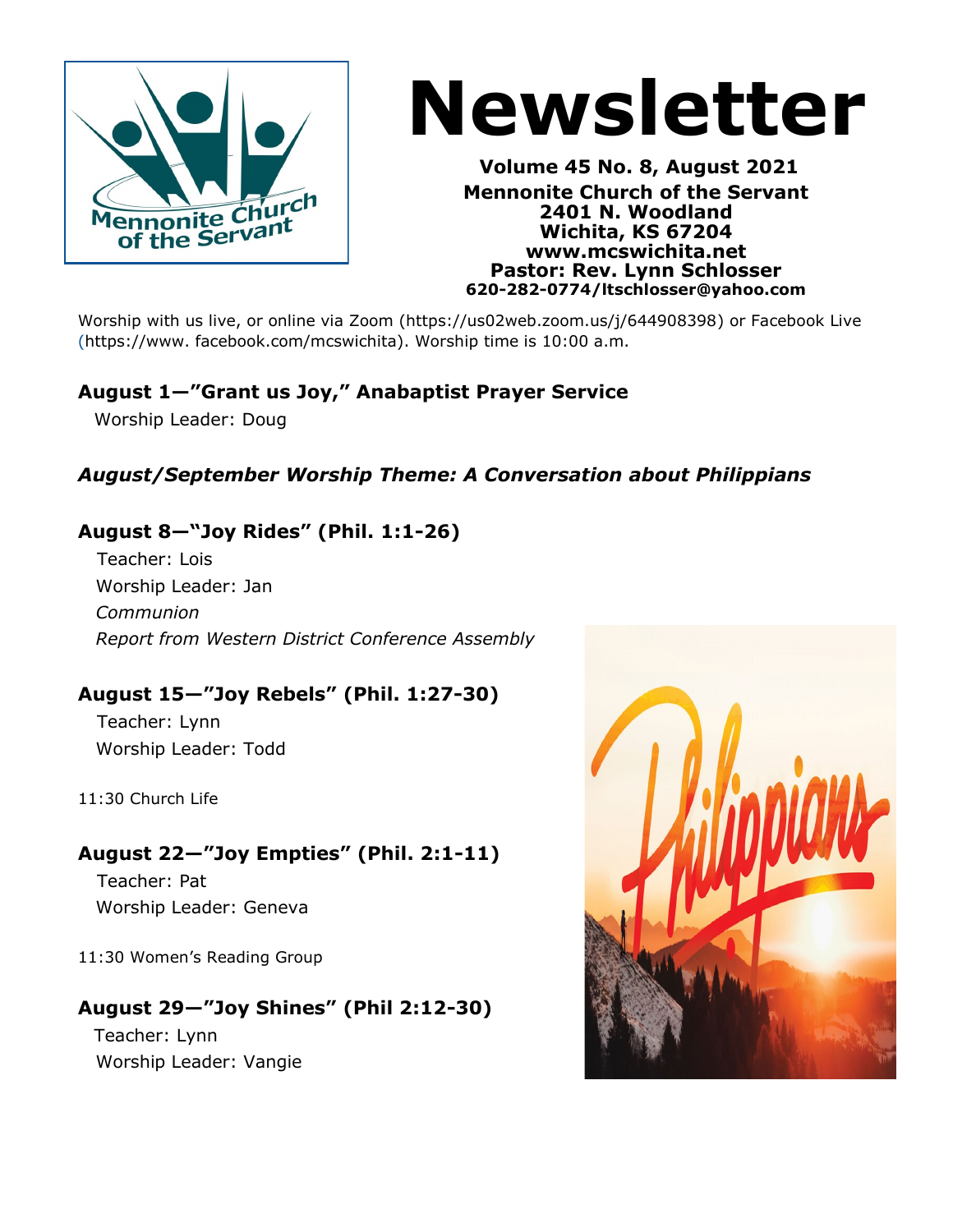#### **Mennonite Church of the Servant Financial Narrative As of June 2021**

| We collected:                      |                                                |              |                     |           |              |  |  |
|------------------------------------|------------------------------------------------|--------------|---------------------|-----------|--------------|--|--|
|                                    | <b>Budget Offerings</b>                        | \$           |                     | 21,135.08 |              |  |  |
|                                    | <b>Designated Offerings</b>                    |              |                     |           |              |  |  |
|                                    | In-kind Donation                               |              |                     |           |              |  |  |
|                                    | Retreat                                        |              |                     | 68.00     |              |  |  |
|                                    | <b>Sharing Fund Donations</b>                  |              |                     | 100.00    |              |  |  |
|                                    | Total income \$                                |              |                     |           | 21,303.08    |  |  |
| We spent offerings on:             |                                                |              |                     |           |              |  |  |
|                                    | <b>Conference Support</b><br>- \$              |              | 238.02              |           |              |  |  |
|                                    | <b>Congregational Enrichment</b><br>Leadership |              | 618.12<br>15,238.50 |           |              |  |  |
|                                    | <b>Meeting House</b>                           |              | 6,184.63            |           |              |  |  |
|                                    | <b>Operating Expense</b>                       |              | 731.78              |           |              |  |  |
|                                    | <b>Sharing Fund</b>                            |              |                     | 50.00     |              |  |  |
|                                    | Retreat                                        |              |                     | 75.00     |              |  |  |
|                                    | <b>Total expense</b>                           |              |                     |           | (23, 136.05) |  |  |
| We paid down our loans             |                                                |              |                     |           | (2,666.39)   |  |  |
| We spent more than we collected    |                                                | \$           |                     |           | (4,499.36)   |  |  |
|                                    |                                                |              |                     |           |              |  |  |
|                                    | <b>Sharing Fund</b>                            |              |                     |           |              |  |  |
| Balance at beginning of year       |                                                | \$           | 938.80              |           |              |  |  |
| <b>Contributions from Everence</b> |                                                |              |                     |           |              |  |  |
| Contributions from members         |                                                |              | 100.00              |           |              |  |  |
| Paid Out                           |                                                |              | (50.00)             |           |              |  |  |
| <b>Balance</b>                     |                                                | \$           |                     |           | 988.80       |  |  |
|                                    | <b>Fund Balances</b>                           |              |                     |           |              |  |  |
| <b>Building Fund</b>               |                                                | \$           | 1,483.79            |           |              |  |  |
| Sharing Fund                       |                                                |              | 988.80              |           |              |  |  |
| <b>Immigration Fund</b>            |                                                |              | 3,15.00             |           |              |  |  |
| <b>Operating Fund</b>              |                                                |              | 22,563.89           |           |              |  |  |
| Cash in Bank                       | \$                                             |              |                     | 25,351.48 |              |  |  |
|                                    | <b>Building Equity</b>                         |              |                     |           |              |  |  |
| <b>Building Cost</b>               |                                                | \$163,034.28 |                     |           |              |  |  |
| Owed to Everence                   |                                                | (67, 429.98) |                     |           |              |  |  |
| Owed to WDC                        | (3,961.45)                                     |              |                     |           |              |  |  |
| Equity in Building                 | \$                                             |              | 91,642.85           |           |              |  |  |